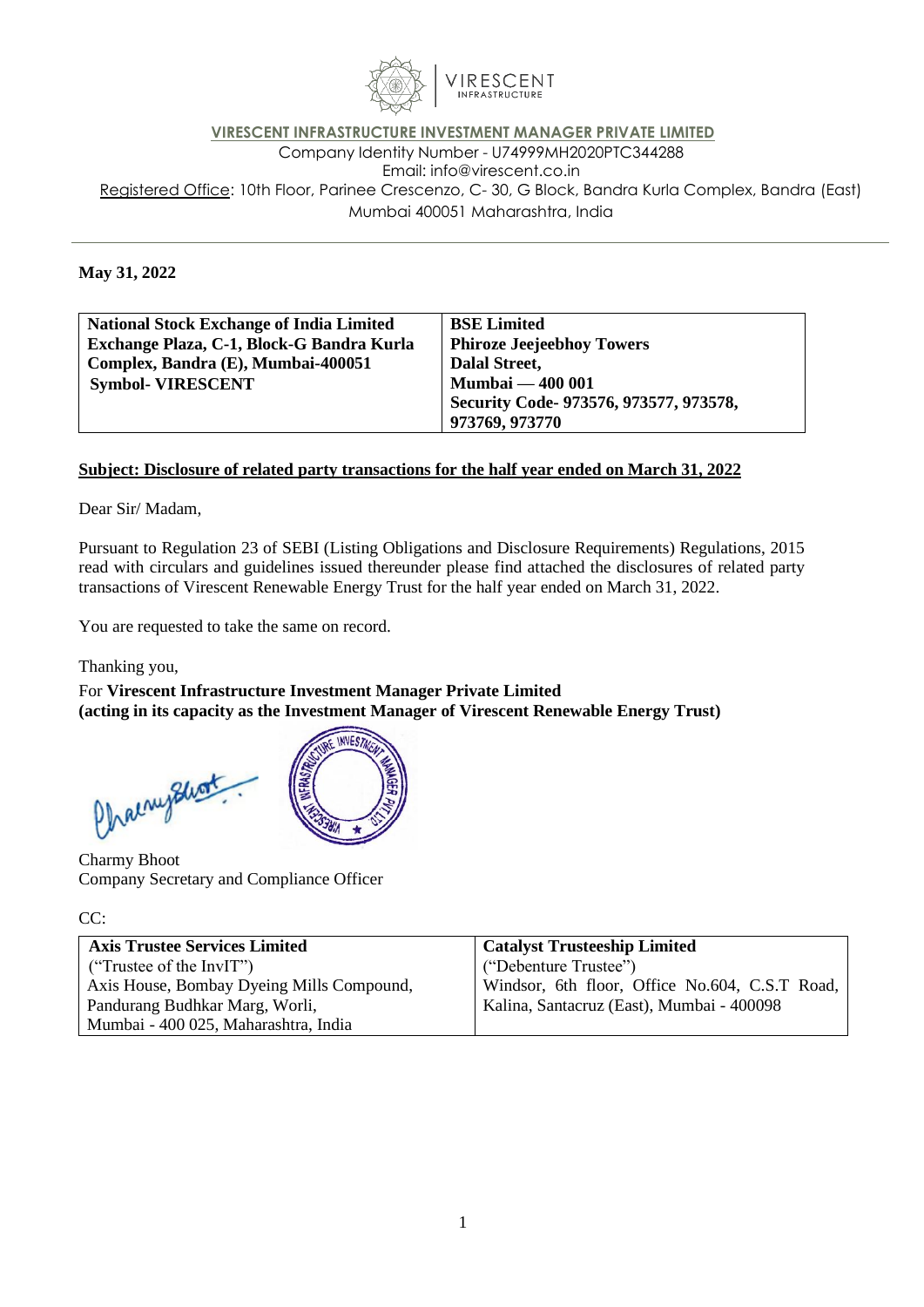|    |                                               |                                                                            |                                                                                      |            |                                                             |                         |                 |                                    |                                                                            |         |                                                                                                           |                                                                                                               | Additional disclosure of related party transactions - applicable only in case the related party transaction relates |                                                              |                      |               |                                                                         |                                                                           |  |  |  |  |  |
|----|-----------------------------------------------|----------------------------------------------------------------------------|--------------------------------------------------------------------------------------|------------|-------------------------------------------------------------|-------------------------|-----------------|------------------------------------|----------------------------------------------------------------------------|---------|-----------------------------------------------------------------------------------------------------------|---------------------------------------------------------------------------------------------------------------|---------------------------------------------------------------------------------------------------------------------|--------------------------------------------------------------|----------------------|---------------|-------------------------------------------------------------------------|---------------------------------------------------------------------------|--|--|--|--|--|
|    |                                               |                                                                            |                                                                                      |            |                                                             |                         |                 |                                    |                                                                            |         |                                                                                                           | loans, inter-corporate deposits, advances or investments made or given by the listed entity/subsidiary. These |                                                                                                                     |                                                              |                      |               |                                                                         |                                                                           |  |  |  |  |  |
|    |                                               |                                                                            |                                                                                      |            |                                                             |                         |                 |                                    |                                                                            |         | details need to be disclosed only once, during the reporting period when such transaction was undertaken. |                                                                                                               |                                                                                                                     |                                                              |                      |               |                                                                         |                                                                           |  |  |  |  |  |
|    |                                               | Details of the counterparty<br>S. No   Details of the party (listed entity |                                                                                      |            |                                                             |                         | Value of the    | Value of                           | In case monies are due to                                                  |         | In case any financial                                                                                     |                                                                                                               |                                                                                                                     |                                                              |                      |               | Details of the loans, inter-corporate deposits, advances or investments |                                                                           |  |  |  |  |  |
|    |                                               | /subsidiary) entering into the                                             |                                                                                      |            |                                                             | party                   | related party   | transaction                        | either party as a result of indebtedness is incurred to<br>the transaction |         |                                                                                                           |                                                                                                               |                                                                                                                     |                                                              |                      |               |                                                                         |                                                                           |  |  |  |  |  |
|    |                                               | transaction                                                                |                                                                                      |            |                                                             | transaction             | transaction as  | during the<br>reporting            |                                                                            |         | make or give loans inter-                                                                                 |                                                                                                               |                                                                                                                     |                                                              |                      |               |                                                                         |                                                                           |  |  |  |  |  |
|    |                                               |                                                                            |                                                                                      |            |                                                             |                         | approved by the |                                    |                                                                            |         | corporate deposits,                                                                                       |                                                                                                               |                                                                                                                     |                                                              |                      |               |                                                                         |                                                                           |  |  |  |  |  |
|    | Name                                          | PAN                                                                        | Name                                                                                 | PAN        | Relationship of the                                         |                         | audit committee | period                             | Opening                                                                    | Closing | Nature of                                                                                                 |                                                                                                               | Cost Tenure                                                                                                         | Nature (loan/                                                | <b>Interest Rate</b> | <b>Tenure</b> | Secured/                                                                | Purpose for                                                               |  |  |  |  |  |
|    |                                               |                                                                            |                                                                                      |            | counterparty with<br>the listed entity or its<br>subsidiary |                         | For FY 21-22(1) | for half year<br>ended March<br>22 | balance                                                                    | balance | indebtedness<br>(loan/<br>issuance of<br>debt/ any<br>other etc.)                                         |                                                                                                               |                                                                                                                     | advance/ inter<br>(%)<br>corporate<br>deposit/<br>investment |                      |               | unsecured                                                               | which the<br>funds will be<br>utilised by the<br>ultimate<br>recipient of |  |  |  |  |  |
|    |                                               |                                                                            |                                                                                      |            |                                                             |                         |                 |                                    |                                                                            |         |                                                                                                           |                                                                                                               |                                                                                                                     |                                                              |                      |               |                                                                         | funds (end-<br>usage)                                                     |  |  |  |  |  |
|    | VIRESCENT<br>RENEWABLE<br><b>ENERGY TRUST</b> | AADTV4472E                                                                 | TN Solar Power<br><b>Energy Private</b><br>Limited                                   | AAECT7962R | SUBSIDIARY                                                  | NTEREST ON OCD          |                 | 980.51                             |                                                                            |         |                                                                                                           |                                                                                                               |                                                                                                                     |                                                              |                      |               |                                                                         |                                                                           |  |  |  |  |  |
|    | VIRESCENT<br>RENEWABLE<br><b>ENERGY TRUST</b> | AADTV4472E                                                                 | UNIVERSAL MINE<br><b>DEVELOPERS AND</b><br><b>SERVICE PRVDERS</b><br>PRIVATE LIMITED | AAMCS1637G | SUBSIDIARY                                                  | <b>INTEREST ON OCD</b>  |                 | 1105.70                            |                                                                            |         |                                                                                                           |                                                                                                               |                                                                                                                     |                                                              |                      |               |                                                                         |                                                                           |  |  |  |  |  |
|    | VIRESCENT<br>RENEWABLE<br><b>ENERGY TRUST</b> | AADTV4472E                                                                 | <b>TERRALIGHT KANJI</b><br>SOLAR PRIVATE<br>LIMITED                                  | AAOCS2453A | SUBSIDIARY                                                  | <b>INTEREST ON OCD</b>  |                 | 1793.49                            |                                                                            | 295.34  |                                                                                                           |                                                                                                               |                                                                                                                     |                                                              |                      |               |                                                                         |                                                                           |  |  |  |  |  |
|    | VIRESCENT<br>RENEWABLE<br><b>ENERGY TRUST</b> | AADTV4472E                                                                 | TERRALIGHT<br>RAJAPALAYAM<br>SOLAR PRIVATE<br>LIMITED                                | ABACS9778H | SUBSIDIARY                                                  | <b>INTEREST ON OCD</b>  |                 | 1349.21                            |                                                                            | 210.63  |                                                                                                           |                                                                                                               |                                                                                                                     |                                                              |                      |               |                                                                         |                                                                           |  |  |  |  |  |
|    | VIRESCENT<br>RENEWABLE<br><b>ENERGY TRUST</b> | AADTV4472E                                                                 | <b>SOLAR EDGE</b><br>POWER AND<br><b>ENERGY PRIVATE</b><br>LIMITED                   | AAVCS9452N | SUBSIDIARY                                                  | <b>INTEREST ON OCD</b>  |                 | 909                                |                                                                            | 1380.03 |                                                                                                           |                                                                                                               |                                                                                                                     |                                                              |                      |               |                                                                         |                                                                           |  |  |  |  |  |
|    | VIRESCENT<br>RENEWABLE<br><b>ENERGY TRUST</b> | AADTV4472E                                                                 | TERRALIGHT<br><b>SOLAR ENERGY</b><br><b>NANGLA PRIVATE</b><br>LIMITED                | AABCF9104E | SUBSIDIARY                                                  | <b>INTEREST ON OCD</b>  |                 | 196.95                             |                                                                            |         |                                                                                                           |                                                                                                               |                                                                                                                     |                                                              |                      |               |                                                                         |                                                                           |  |  |  |  |  |
|    | VIRESCENT<br>RENEWABLE<br><b>ENERGY TRUST</b> | AADTV4472E                                                                 | TERRALIGHT<br><b>SOLAR ENERGY</b><br>PATLASI PRIVATE<br>LIMITED                      | AACCF3673K | SUBSIDIARY                                                  | <b>INTEREST ON OCD</b>  |                 | 228.62                             |                                                                            |         |                                                                                                           |                                                                                                               |                                                                                                                     |                                                              |                      |               |                                                                         |                                                                           |  |  |  |  |  |
|    | VIRESCENT<br>RENEWABLE<br><b>ENERGY TRUST</b> | AADTV4472E                                                                 | <b>GLOBUS STEEL</b><br>AND POWER<br>PRIVATE LIMITED                                  | AAECG1493L | SUBSIDIARY                                                  | <b>INTEREST ON OCD</b>  |                 | 196.95                             |                                                                            |         |                                                                                                           |                                                                                                               |                                                                                                                     |                                                              |                      |               |                                                                         |                                                                           |  |  |  |  |  |
| 9  | VIRESCENT<br>RENEWABLE<br><b>ENERGY TRUST</b> | AADTV4472E                                                                 | TERRALIGHT<br>SOLAR ENERGY<br><b>GADNA PRIVATE</b><br>LIMITED                        | AAOCS3419C | SUBSIDIARY                                                  | INTEREST ON OCD         |                 | 75.60                              |                                                                            |         |                                                                                                           |                                                                                                               |                                                                                                                     |                                                              |                      |               |                                                                         |                                                                           |  |  |  |  |  |
| 10 | VIRESCENT<br>RENEWABLE<br><b>ENERGY TRUST</b> | AADTV4472E                                                                 | <b>SOLAR EDGE</b><br>POWER AND<br><b>ENERGY PRIVATE</b><br>LIMITED                   | AAVCS9452N | SUBSIDIARY                                                  | <b>INTEREST ON LOAN</b> |                 | 3243.73                            |                                                                            |         |                                                                                                           |                                                                                                               |                                                                                                                     |                                                              |                      |               |                                                                         |                                                                           |  |  |  |  |  |
| 11 | VIRESCENT<br>RENEWABLE<br><b>ENERGY TRUST</b> | AADTV4472E                                                                 | PLG<br>PHOTOVOLTAIC<br>PRIVATE LIMITED                                               | AAECP3264E | SUBSIDIARY                                                  | <b>INTEREST ON LOAN</b> |                 | 797.17                             |                                                                            | 114.93  |                                                                                                           |                                                                                                               |                                                                                                                     |                                                              |                      |               |                                                                         |                                                                           |  |  |  |  |  |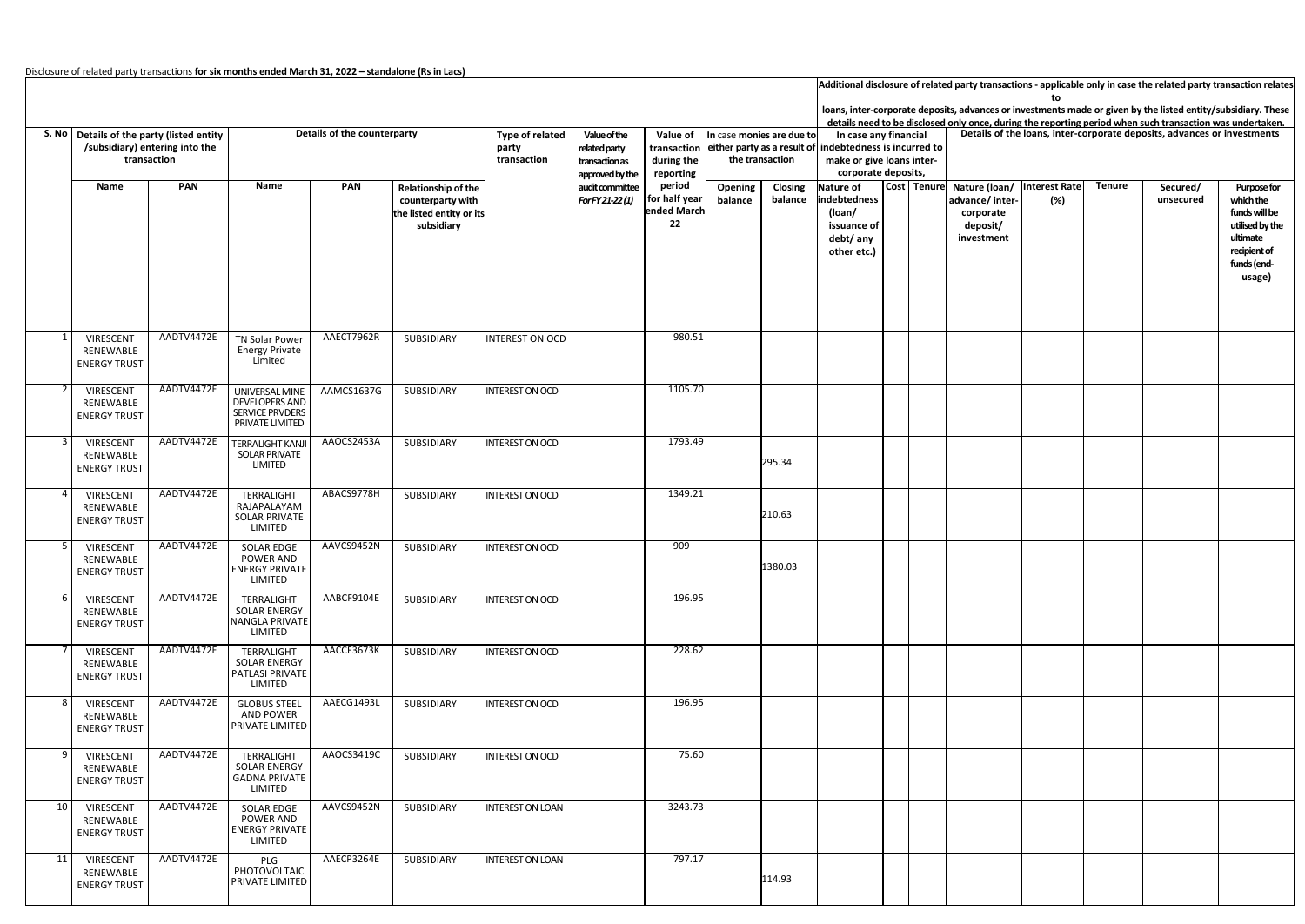| 12 | VIRESCENT                                        | AADTV4472E | <b>UNIVERSAL SAUR</b>                                                        | AABCU7819F | SUBSIDIARY                                   | <b>INTEREST ON LOAN</b>           | 905.06   |        |  |                          |     |           |                  |                                      |
|----|--------------------------------------------------|------------|------------------------------------------------------------------------------|------------|----------------------------------------------|-----------------------------------|----------|--------|--|--------------------------|-----|-----------|------------------|--------------------------------------|
|    | RENEWABLE<br><b>ENERGY TRUST</b>                 |            | URJA PRIVATE<br>LIMITED                                                      |            |                                              |                                   |          | 139.49 |  |                          |     |           |                  |                                      |
| 13 | VIRESCENT<br>RENEWABLE<br><b>ENERGY TRUST</b>    | AADTV4472E | TERRALIGHT<br><b>SOLAR ENERGY</b><br><b>TINWARI PRIVATE</b><br>LIMITED       | AAHCA6875H | SUBSIDIARY                                   | <b>INTEREST ON LOAN</b>           | 225.56   | 39.06  |  |                          |     |           |                  |                                      |
| 14 | VIRESCENT<br>RENEWABLE<br><b>ENERGY TRUST</b>    | AADTV4472E | TERRALIGHT<br><b>SOLAR ENERGY</b><br>CHARANKA<br>PRIVATE LIMITED             | AAICA5444K | SUBSIDIARY                                   | <b>INTEREST ON LOAN</b>           | 361.26   | 46.84  |  |                          |     |           |                  |                                      |
| 15 | VIRESCENT<br>RENEWABLE<br><b>ENERGY TRUST</b>    | AADTV4472E | TERRALIGHT<br><b>SOLAR ENERGY</b><br>PATLASI PRIVATE<br>LIMITED              | AACCF3673K | SUBSIDIARY                                   | <b>INTEREST ON LOAN</b>           | 57.02    |        |  |                          |     |           |                  |                                      |
| 16 | VIRESCENT<br>RENEWABLE<br><b>ENERGY TRUST</b>    | AADTV4472E | <b>GLOBUS STEEL</b><br><b>AND POWER</b><br>PRIVATE LIMITED                   | AAECG1493L | SUBSIDIARY                                   | <b>INTEREST ON LOAN</b>           | 485.67   |        |  |                          |     |           |                  |                                      |
| 17 | VIRESCENT<br>RENEWABLE<br><b>ENERGY TRUST</b>    | AADTV4472E | <b>GODAWARI</b><br><b>GREEN ENERGY</b><br>LIMITED                            | AADCG4982D | SUBSIDIARY                                   | <b>INTEREST ON LOAN</b>           | 197.04   | 197.04 |  |                          |     |           |                  |                                      |
| 18 | VIRESCENT<br>RENEWABLE<br><b>ENERGY TRUST</b>    | AADTV4472E | VIRESCENT<br>NFRASTRUCTURE<br>INVESTMENT<br>MANAGER<br>PRIVATE LIMITED       | AAHCV5492P | INVESTMENT<br>MANAGER OF THE<br><b>TRUST</b> | <b>MANAGEMENT FEES</b>            | 299.67   |        |  |                          |     |           |                  |                                      |
| 19 | VIRESCENT<br>RENEWABLE<br><b>ENERGY TRUST</b>    | AADTV4472E | <b>TERRA ASIA</b><br>HOLDINGS II PTE<br><b>LTD</b>                           | <b>NA</b>  | SPONSOR                                      | <b>DISTRIBUTION</b>               | 24258.26 |        |  |                          |     |           |                  |                                      |
|    | VIRESCENT<br>20 RENEWABLE<br><b>ENERGY TRUST</b> | AADTV4472E | <b>TERRALIGHT</b><br><b>SOLAR ENERGY</b><br>TINWARI PRIVATE<br><b>IMITED</b> | AAHCA6875H | SUBSIDIARY                                   | PURCHASE OF<br><b>INVESTMENTS</b> | 1145.00  |        |  |                          |     |           |                  |                                      |
|    | VIRESCENT<br>21 RENEWABLE<br><b>ENERGY TRUST</b> | AADTV4472E | PLG<br>PHOTOVOLTAIC<br>PRIVATE LIMITED                                       | AAECP3264E | SUBSIDIARY                                   | JNSECURED LOAN                    | 9021.16  |        |  | <b>UNSECURED</b><br>LOAN | 15% | <b>NA</b> | <b>UNSECURED</b> | <b>CAPITAL</b><br><b>EXPENDITURE</b> |
|    | VIRESCENT<br>22 RENEWABLE<br><b>ENERGY TRUST</b> | AADTV4472E | UNIVERSAL SAUR AABCU7819F<br>URJA PRIVATE<br>LIMITED                         |            | SUBSIDIARY                                   | UNSECURED LOAN                    | 10949.15 |        |  | <b>UNSECURED</b><br>LOAN | 15% | <b>NA</b> | <b>UNSECURED</b> | CAPITAL<br><b>EXPENDITURE</b>        |
|    | VIRESCENT<br>23 RENEWABLE<br><b>ENERGY TRUST</b> | AADTV4472E | <b>TERRALIGHT</b><br>SOLAR ENERGY<br><b>TINWARI PRIVATE</b><br><b>IMITED</b> | AAHCA6875H | SUBSIDIARY                                   | UNSECURED LOAN                    | 3066.32  |        |  | <b>UNSECURED</b><br>Loan | 15% | <b>NA</b> | <b>UNSECURED</b> | CAPITAL<br><b>EXPENDITURE</b>        |
|    | VIRESCENT<br>24 RENEWABLE<br><b>ENERGY TRUST</b> | AADTV4472E | TERRALIGHT<br><b>SOLAR ENERGY</b><br>CHARANKA<br>PRIVATE LIMITED             | AAICA5444K | SUBSIDIARY                                   | UNSECURED LOAN                    | 3676.32  |        |  | UNSECURED<br>Loan        | 15% | <b>NA</b> | <b>UNSECURED</b> | <b>CAPITAL</b><br><b>EXPENDITURE</b> |
|    | VIRESCENT<br>25 RENEWABLE<br><b>ENERGY TRUST</b> | AADTV4472E | <b>SOLAR EDGE</b><br>POWER AND<br><b>ENERGY PRIVATE</b><br><b>IMITED</b>     | AAVCS9452N | SUBSIDIARY                                   | UNSECURED LOAN                    | 56096.17 |        |  | UNSECURED<br>LOAN        | 15% | <b>NA</b> | <b>UNSECURED</b> | CAPITAL<br><b>EXPENDITURE</b>        |
|    | VIRESCENT<br>26 RENEWABLE<br><b>ENERGY TRUST</b> | AADTV4472E | TERRALIGHT<br><b>SOLAR ENERGY</b><br>PATLASI PRIVATE<br><b>IMITED</b>        | AACCF3673K | SUBSIDIARY                                   | UNSECURED LOAN                    | 6302.50  |        |  | <b>UNSECURED</b><br>LOAN | 15% | <b>NA</b> | <b>UNSECURED</b> | CAPITAL<br><b>EXPENDITURE</b>        |
|    | VIRESCENT<br>27 RENEWABLE<br><b>ENERGY TRUST</b> | AADTV4472E | <b>GLOBUS STEEL</b><br><b>AND POWER</b><br>PRIVATE LIMITED                   | AAECG1493L | SUBSIDIARY                                   | UNSECURED LOAN                    | 10473.33 |        |  | <b>UNSECURED</b><br>LOAN | 15% | <b>NA</b> | <b>UNSECURED</b> | CAPITAL<br><b>EXPENDITURE</b>        |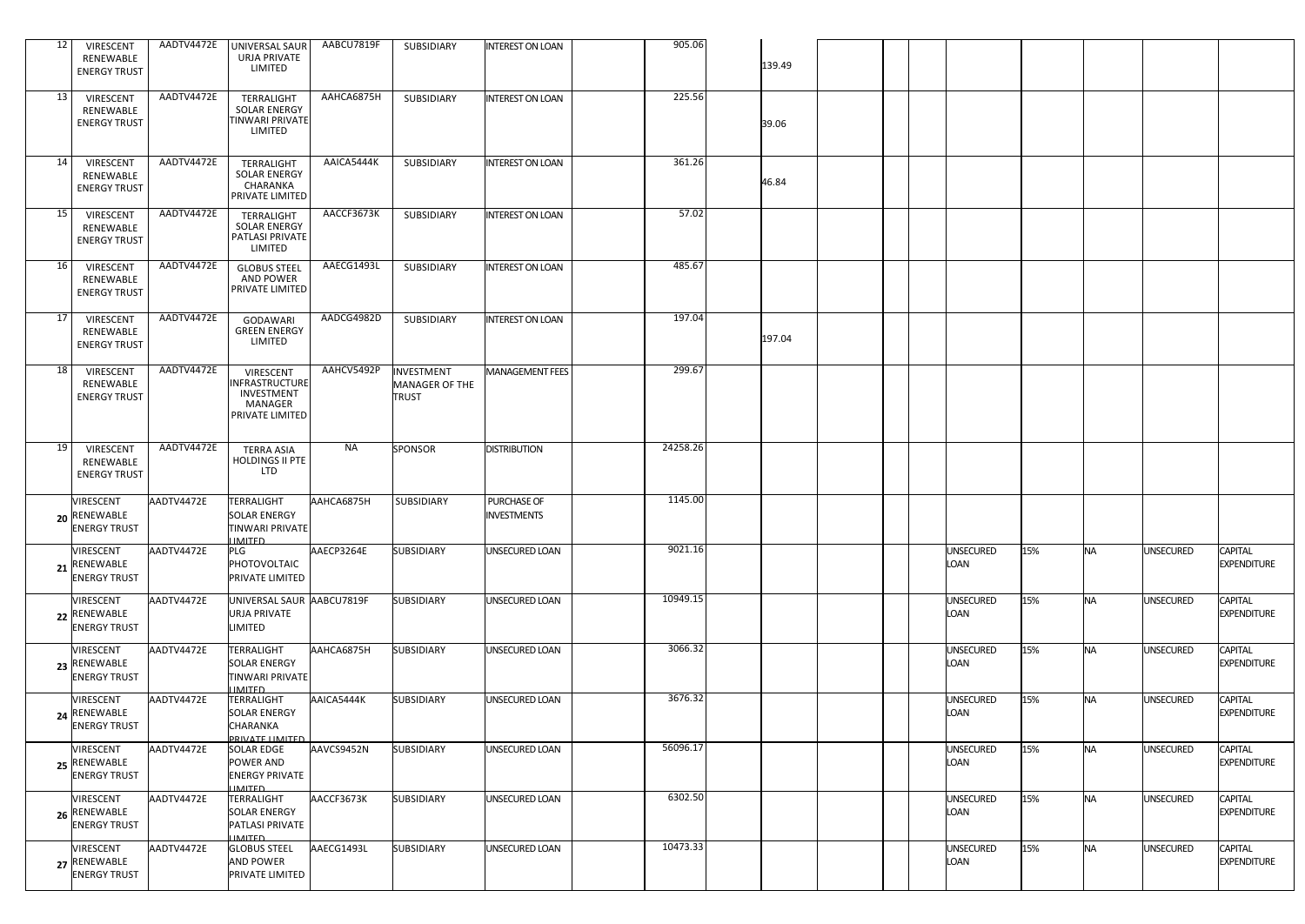|       | <b>VIRESCENT</b><br>28 RENEWABLE<br><b>ENERGY TRUST</b> | AADTV4472E | TERRALIGHT<br><b>SOLAR ENERGY</b><br><b>GADNA PRIVATE</b><br><b>I IMITED</b>        | AAOCS3419C | <b>SUBSIDIARY</b> | <b>UNSECURED LOAN</b> | 2190.00   |  |  | <b>UNSECURED</b><br>LOAN | 15% | <b>NA</b> | <b>UNSECURED</b> | <b>CAPITAL</b><br><b>EXPENDITURE</b> |
|-------|---------------------------------------------------------|------------|-------------------------------------------------------------------------------------|------------|-------------------|-----------------------|-----------|--|--|--------------------------|-----|-----------|------------------|--------------------------------------|
|       | <b>VIRESCENT</b><br>29 RENEWABLE<br><b>ENERGY TRUST</b> | AADTV4472E | <b>GODAWARI</b><br><b>GREEN ENERGY</b><br>LIMITED                                   | AADCG4982D | SUBSIDIARY        | UNSECURED LOAN        | 31963.67  |  |  | <b>UNSECURED</b><br>LOAN | 15% | <b>NA</b> | <b>UNSECURED</b> | <b>CAPITAL</b><br><b>EXPENDITURE</b> |
|       | <b>VIRESCENT</b><br>30 RENEWABLE<br><b>ENERGY TRUST</b> | AADTV4472E | <b>TERRALIGHT</b><br><b>SOLAR ENERGY</b><br><b>NANGLA PRIVATE</b><br><b>IIMITED</b> | AABCF9104E | <b>SUBSIDIARY</b> | <b>OCD</b>            | 3851.27   |  |  | <b>OCD</b>               | 15% | <b>NA</b> | <b>UNSECURED</b> | <b>CAPITAL</b><br><b>EXPENDITURE</b> |
|       | <b>VIRESCENT</b><br>31 RENEWABLE<br><b>ENERGY TRUST</b> | AADTV4472E | <b>TERRALIGHT</b><br><b>SOLAR ENERGY</b><br><b>PATLASI PRIVATE</b><br><b>IMITED</b> | AACCF3673K | SUBSIDIARY        | OCD                   | 4989.53   |  |  | <b>OCD</b>               | 15% | <b>NA</b> | <b>UNSECURED</b> | <b>CAPITAL</b><br><b>EXPENDITURE</b> |
|       | <b>VIRESCENT</b><br>32 RENEWABLE<br><b>ENERGY TRUST</b> | AADTV4472E | <b>GLOBUS STEEL</b><br><b>AND POWER</b><br><b>PRIVATE LIMITED</b>                   | AAECG1493L | <b>SUBSIDIARY</b> | <b>OCD</b>            | 4402.55   |  |  | <b>OCD</b>               | 15% | <b>NA</b> | <b>UNSECURED</b> | <b>CAPITAL</b><br><b>EXPENDITURE</b> |
| Total |                                                         |            |                                                                                     |            |                   |                       | 185793.44 |  |  |                          |     |           |                  |                                      |